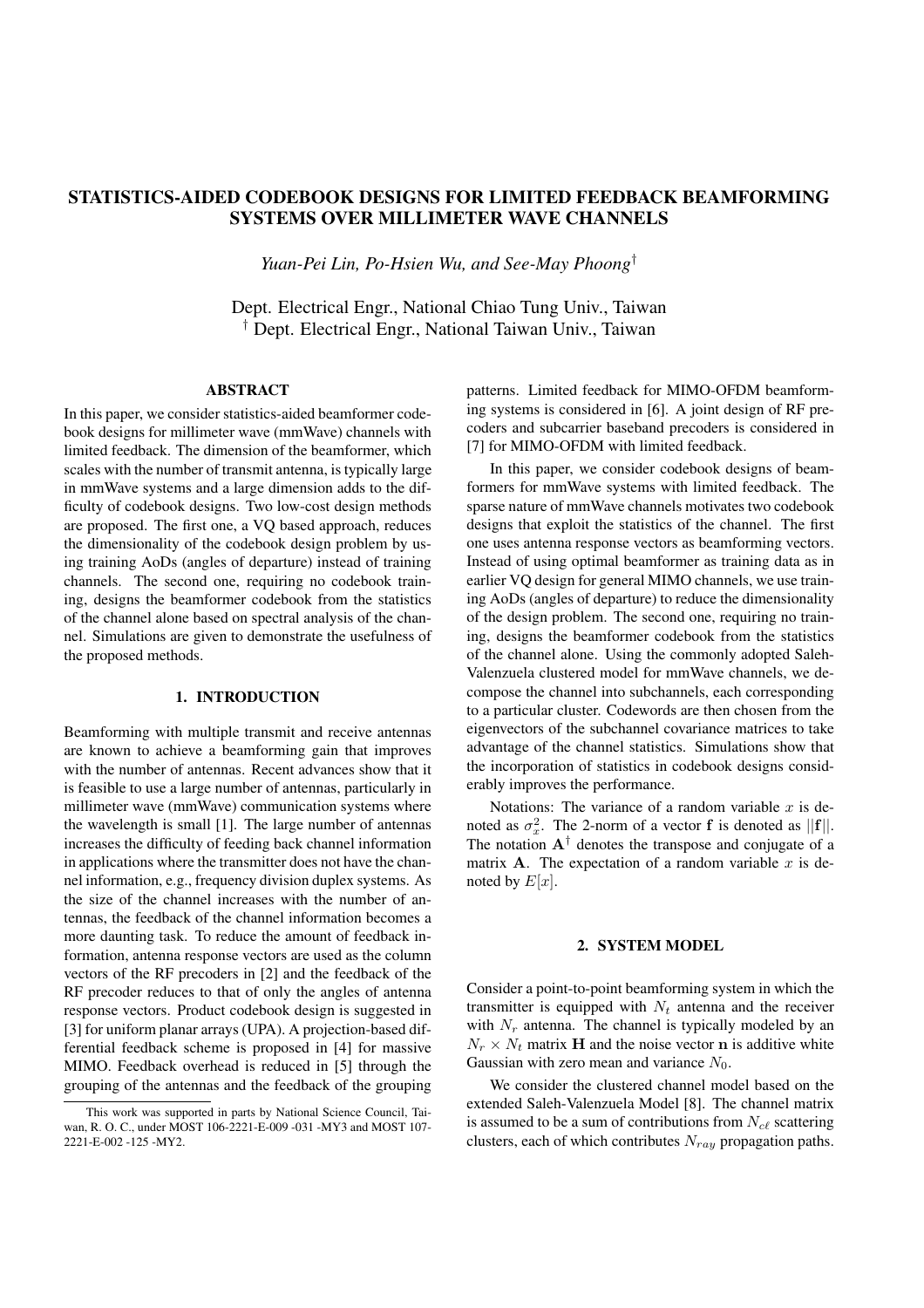In particular,

$$
\mathbf{H} = \gamma \sum_{i=1}^{N_{c\ell}} \sum_{\ell=1}^{N_{ray}} \alpha_{i,\ell} \mathbf{a}_r(\phi_{i,\ell}^r, \theta_{i,\ell}^r) \mathbf{a}_t^\dagger(\phi_{i,\ell}^t, \theta_{i,\ell}^t), \quad (1)
$$

where  $\gamma$  is a normalization factor given by  $\gamma = \sqrt{\frac{N_t N_r}{N_c e N_{ray}}}$ . The scalar  $\alpha_{i\ell}$  is the complex gain of the  $\ell$ th ray in the *i*th cluster, assumed to be zero-mean Gaussian with variance  $\sigma_{\alpha,i}^2$ .  $\phi_{\ell,i}^t$  ( $\theta_{\ell,i}^t$ ) denotes the azimuth (elevation) angle of departure  $(AoD)^{1}$  and  $\phi_{\ell,i}^{r}$  ( $\phi_{\ell,i}^{r}$ ) the azimuth (elevation) angle of arrival (AoA). The AoDs  $\phi_{\ell,i}^t$  ( $\theta_{\ell,i}^t$ ) are independent, of mean  $\overline{\phi}_{\ell}^{t}$  ( $\overline{\theta}_{\ell}^{t}$ ) and standard deviations (also called angular spread)  $\sigma_{\phi_{\ell}^t}(\sigma_{\theta_{\ell}^t})$ . The complex gain  $\alpha_{\ell,i}$ , AoD and AoA are assumed to be independent. The means of the *i*th cluster angles  $\bar{\phi}_i^t$  and  $\bar{\theta}_i^t$  are uniformly distributed over  $[0, 2\pi)$ . The array response vector for an UPA arranged on the yzplane with size  $N_z \times N_y$  ( $N_z$  in the *z*-direction and  $N_y$  in the *y*-direction) is given by

$$
[\mathbf{a}(\phi,\theta)]_{m+nN_z} = \frac{1}{\sqrt{N_y N_z}} e^{j\xi(m\cos(\theta) + n\sin(\theta)\sin(\phi))},
$$
\n(2)

for  $0 \le m < N_z$  and  $0 \le n < N_y$ , where  $\xi = 2\pi d$  and *d* is the antenna spacing normalized by the wavelength. When  $N_y = 1$ , the antenna array becomes a uniform linear array (ULA) along the *z*-axis. We assume the transmit antenna array is  $N_{t,z} \times N_{t,y}$ .

The transmit symbol *s* has zero mean and variance *Pt*, where  $P_t$  is the transmission power. The output of the receiver is given by  $y = g^{\dagger}Hfs + g^{\dagger}n$ , where f is the  $N_t \times$ 1 beamformer at the transmitter and g the  $N_r \times 1$  combiner at the receiver. Both f and g are normalized so that  $||{\bf f}|| = ||{\bf g}|| = 1$ . When maximal ratio combiner is used, i.e.,  $g = Hf/||Hf||$ , the SNR at the receiver output is  $\frac{P_t}{N_0}||\mathbf{H}\mathbf{f}||^2,$  where the term  $||\mathbf{H}\mathbf{f}||^2$  corresponds to the beamforming gain.

# 3. VQ CODEBOOK DESIGN WITH LOW TRAINING COST

VQ codebook design method has been developed for general MIMO channels in [9]. Training channels are generated and SVD (singular value decomposition) are computed to find the optimal precoder for each training channels. Then the precoders obtained from the training channels are used in LBG algorithm, which iterates between the nearest neighbour and centroid conditions to generate the codebook. In such a design, SVD needs to be computed for each training channel whose dimensions scale with the number of antennas. In the following, we consider a design that is also

VQ based but with much lower design cost and there is no need of SVD computations. As in [2] and [6] we use the antenna response vectors as beamforming vectors, but the beamformers are designed by exploiting the statistics of the channels.

Observe that the antenna response vector in (2) can be completely determined by the pair  $(\alpha, \beta)$ , where  $\alpha = \cos(\theta)$ and  $\beta = \sin(\theta) \sin(\phi)$ . We will use such pairs as codewords. (We can also use  $(\phi, \theta)$  as codewords, which is not adopted due to reason to be explained later.) Let *N<sup>c</sup>* be the number of codewords in the codebook and the codebook *C<sup>b</sup>* has  $N_c$  pairs of  $(\alpha, \beta)$ . Each pair leads to a beamforming vector v given by

$$
[\mathbf{v}(\alpha,\beta)]_{m+nN_z} = \frac{1}{\sqrt{N_y N_z}} e^{j\xi(m\alpha+n\beta)},\qquad(3)
$$

for  $0 \leq m < N_z$  and  $0 \leq n < N_y$ . Given the statistics of the channels, we generate samples of AoD and use the samples to form training vectors  $\mathbf{p}_1, \mathbf{p}_2, \cdots, \mathbf{p}_M$ , where M is the number of training vectors. The *i*th training vector p*<sup>i</sup>* is of the form  $\left[\cos(x_i) \quad \sin(x_i)\right]$   $\sin(y_i)\right]$ <sup>T</sup>, where  $x_i$  and *y<sup>i</sup>* are the sample AoDs in azimuth and in elevation.

Given a set of training vectors, we apply the LBG algorithm [10] using the nearest neighbour and the centroid conditions to obtain a codebook of *N<sup>c</sup>* codewords. First we initialize the codewords  $\mathbf{w}_1, \mathbf{w}_2, \cdots, \mathbf{w}_{N_c}$ .

1. Nearest neighbour condition: For a given training set  $S = \{ \mathbf{p}_1, \mathbf{p}_2, \cdots, \mathbf{p}_M \}$ , we partition the set into  $N_c$  cells  $\{\mathcal{R}_i\}_{i=1}^{N_c}$ , where  $\mathcal{R}_i$  is the *i*th Voronoi region given by

$$
\mathcal{R}_i = \{ \mathbf{p} \in \mathcal{S} : ||\mathbf{p} - \mathbf{w}_i|| \le ||\mathbf{p} - \mathbf{w}_j||, \ \forall j \neq i \}.
$$

2. Centroid condition: For a given partition  $\{\mathcal{R}_i\}_{i=1}^{N_c}$ , we compute the centroid of each Voronoi region,

$$
\mathbf{w}_i = \frac{1}{|\mathcal{R}_i|} \sum_{j=1,\mathbf{p_j} \in \mathcal{R}_i}^M \mathbf{p}_j,
$$

where  $|\mathcal{R}_i|$  denotes the number of vectors in  $\mathcal{R}_i$ .

The LBG algorithm iterates between the above two conditions until the average error  $\frac{1}{M} \sum_{i=0}^{N_c} \sum_{j=1, \mathbf{p}_j \in \mathcal{R}_i}^M ||\mathbf{p}_j$ <sup>w</sup>*i||*<sup>2</sup> converges. The dimension of the vectors in the codebook is only 2. The training data can be easily generated and the LBG algorithm can be carried out with low complexity. Compared to the VQ method that works with general MIMO channels [9], there is no need of generating training channels that may be of large dimensions and no need of computing their SVDs. Having obtained the codebook, the actual beamforming codewords are antenna response vectors corresponding to the codewords in  $C_b$ . In the above algorithm, we have chosen codewords in  $C_b$  to be of the form  $\begin{bmatrix} \cos(\theta) & \sin(\theta) \sin(\phi) \end{bmatrix}^T$  instead of  $\begin{bmatrix} \phi & \theta \end{bmatrix}^T$ . That is because what really matters in determining the beamformer is

<sup>&</sup>lt;sup>1</sup>The elevation angle of a ray is the angle between the ray and the  $z$ axis whereas the azimuth angle is the angle between the *x*-axis and the orthogonal projection of the ray on the *xy*-plane.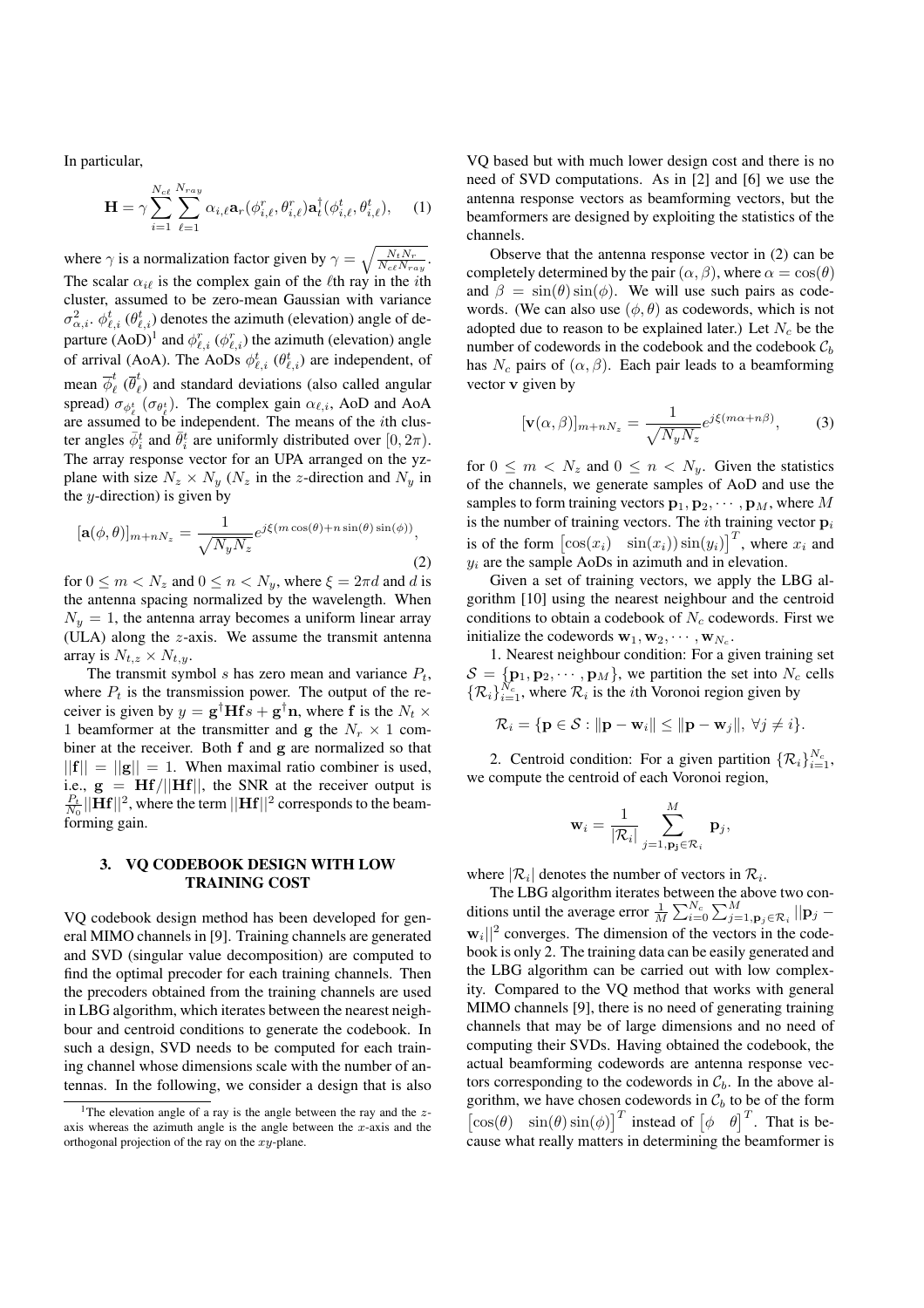the pair  $(\cos(\theta), \sin(\theta) \sin(\phi))$ . Applying LBG on  $(\phi, \theta)$ may result in two codewords that yield nearly the same antenna response vectors though the two codewords are reasonably separated. Notice that the above algorithm can also be used for the ULA case. For ULA, the dimension of the the training data is further reduced to one, i.e.,  $p_i = \cos(x_i)$ , and the codewords are of dimension one.

# 4. CODEBOOK DESIGN WITHOUT TRAINING

In this section, we propose a codebook design method that requires no training and the codebook can be generated from the statistics of the channel alone.

In [11], the channel is decomposed into subchannels, each one corresponding to a cluster of rays. It is shown therein that the eigenvectors of the subchannel covariance matrices yield a good representation of the optimal statistical beamformer. This motivates us to use the eigenvectors of the subchannel covariance matrices as codewords.

Let us express the channel in (1) in a matrix form as

$$
\mathbf{H} = \sum_{\ell=1}^{N_{c\ell}} \mathbf{A}_{r,\ell} \mathbf{D}_{\ell} \mathbf{A}_{t,\ell}^{\dagger} \tag{4}
$$

where  $A_{t,\ell}$  is the  $N_t \times N_{ray}$  matrix whose column vectors are the transmit antenna response vectors corresponding to the *l*<sup>th</sup> cluster,  $\mathbf{a}_t(\phi_{\ell,1}^t, \theta_{\ell,1}^t), \ldots, \mathbf{a}_t(\phi_{\ell,N_{ray}}^t, \theta_{\ell,N_{ray}}^t)$ , and  $A_{r,\ell}$  the  $N_r \times N_{ray}$  matrix whose column vectors are the receive antenna response vectors. The matrix  $D_{\ell}$ , of size  $N_{ray} \times N_{ray}$ , is a diagonal matrix with  $[D_{\ell}]_{ii} = \alpha_{\ell,i}$ . Using the properties that the AoDs and the path gains  $\alpha_{\ell,i}$  are independent, we can verify that  $E[\mathbf{H}^\dagger \mathbf{H}] = \sum_{\ell=1}^{N_{cl}} \mathbf{C}_{\ell}$ , where

$$
\mathbf{C}_{\ell} = E[\sigma_{\alpha_{\ell}}^2 \mathbf{A}_{t,\ell} \mathbf{A}_{t,\ell}^{\dagger}]. \tag{5}
$$

Let the eigen decomposition of  $C_\ell$  be

$$
C_{\ell} = V_{\ell} \Lambda_{\ell} V_{\ell}^{\dagger} \tag{6}
$$

where the diagonal elements of  $\Lambda_{\ell}$  are in non increasing order,  $\lambda_{\ell,1} \geq \lambda_{\ell,2} \geq ... \geq \lambda_{\ell,N_t}$ . The *i*-th eigenvector  $v_{\ell,i}$  of  $C_{\ell}$  is associated with eigenvalue  $\lambda_{\ell,i}$ . Collecting the eigenvectors from all the clusters together, we have a set *P* of *NclN<sup>t</sup>* potential codewords. To choose codewords from these vectors, let us consider the average beamforming gain  $E[||\mathbf{Hf}||^2]$ . Notice that the average gain  $E[\mathbf{f}^\dagger \mathbf{H}^\dagger \mathbf{Hf}] \geq$  $f^{\dagger}C_{\ell}f$ , which is equal to  $\lambda_{\ell,i}$  when  $f = v_{\ell,i}$ . Therefore, choosing  $v_{\ell,i}$  as the beamformer yields a beamforming gain of at least  $\lambda_{\ell,i}$ . Using the average beamforming gain as a criterion, we choose the  $N_c$  eigenvectors from  $P$  that are associated with the *N<sub>c</sub>* largest values of  $\lambda_{\ell,i}$ .

The beamforming codewords obtained from the eigenvectors do not have the unit modulus property [2]. Such beamformers can be implemented using the two-phase shiftersper-coefficient (THIC) structure [12]. Or the phase part of the vectors can be extracted [2] so that the beamformers can be implemented using a single phase shifter for each coefficient.

#### 5. SIMULATIONS

In this section, we evaluate the performance of the two proposed codebook design methods, VQ with low training cost (termed simplified VQ) and eigenvector selection method that requires no training. The beamformer is chosen from a codebook that is known to both the transmitter and the receiver. Maximal ratio combining is used at the receiver. Consider the Saleh-Valenzuela channel model in (1) with two clusters  $N_{cl} = 2$  and  $N_{raw} = 4$  rays per cluster. We assume the AoDs and AoAs are of truncated Laplacian distribution [13] and the angle spreads in elevation and azimuth are equal to 7.5° at both the transmitter and receiver. The antenna spacing is half wave length.



Figure 1: Transmission rate v.s. SNR  $(P_t/N_0)$ .

Fig. 1 shows the average transmission rate for the two proposed designs of beamformer codebooks, 'simplified VQ' in Sec. 3 and 'no training' in Sec. IV, when  $(N_t, N_r)$  = (16*,* 16). We have also shown the average transmission rate when the codebook is designed using VQ method developed for general MIMO channels [9]. It is labeled as 'VQ'. The 'full CSI' curve corresponds to the performance of the optimal beamformer when full channel state information is available to the transmitter. We can see that with 3 feedback bits, i.e, 8 codewords, the ''simplified VQ and the 'no training' methods behave similarly. They are around 0.7 bits away from the optimal beamformer and 0.2 bits worse than the VQ. For comparison, we have also shown the transmission rate of the limited feedback system in [2], which also